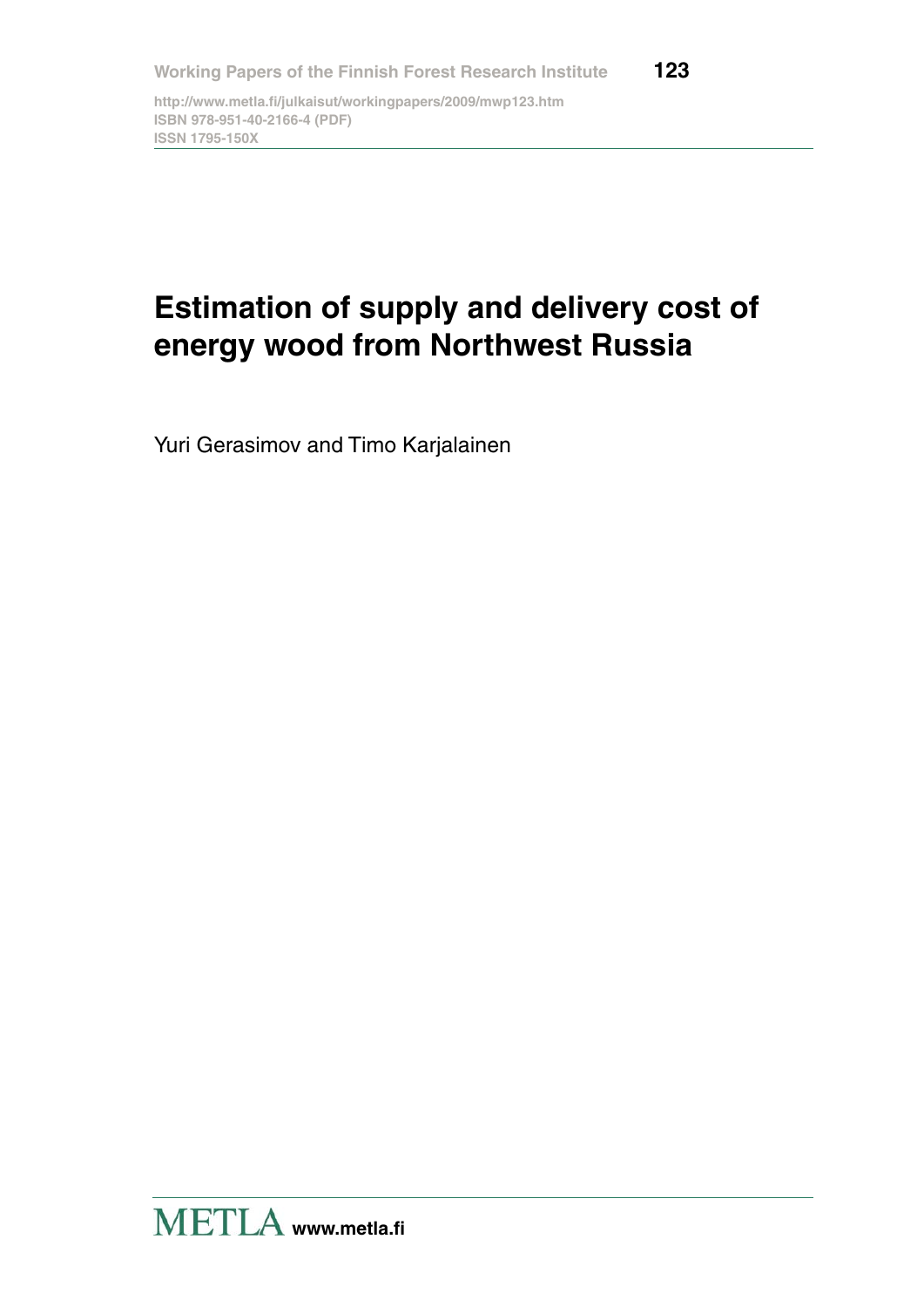Working Papers of the Finnish Forest Research Institute publishes preliminary research results and conference proceedings.

The papers published in the series are not peer-reviewed.

The papers are published in pdf format on the Internet.

http://www.metla.fi/julkaisut/workingpapers/ ISSN 1795-150X

**Office**

Post Box 18 FI-01301 Vantaa, Finland tel. +358 10 2111 fax +358 10 211 2101 e-mail julkaisutoimitus@metla.fi

**Publisher**

Finnish Forest Research Institute Post Box 18 FI-01301 Vantaa, Finland tel. +358 10 2111 fax +358 10 211 2101 e-mail info@metla.fi http://www.metla.fi/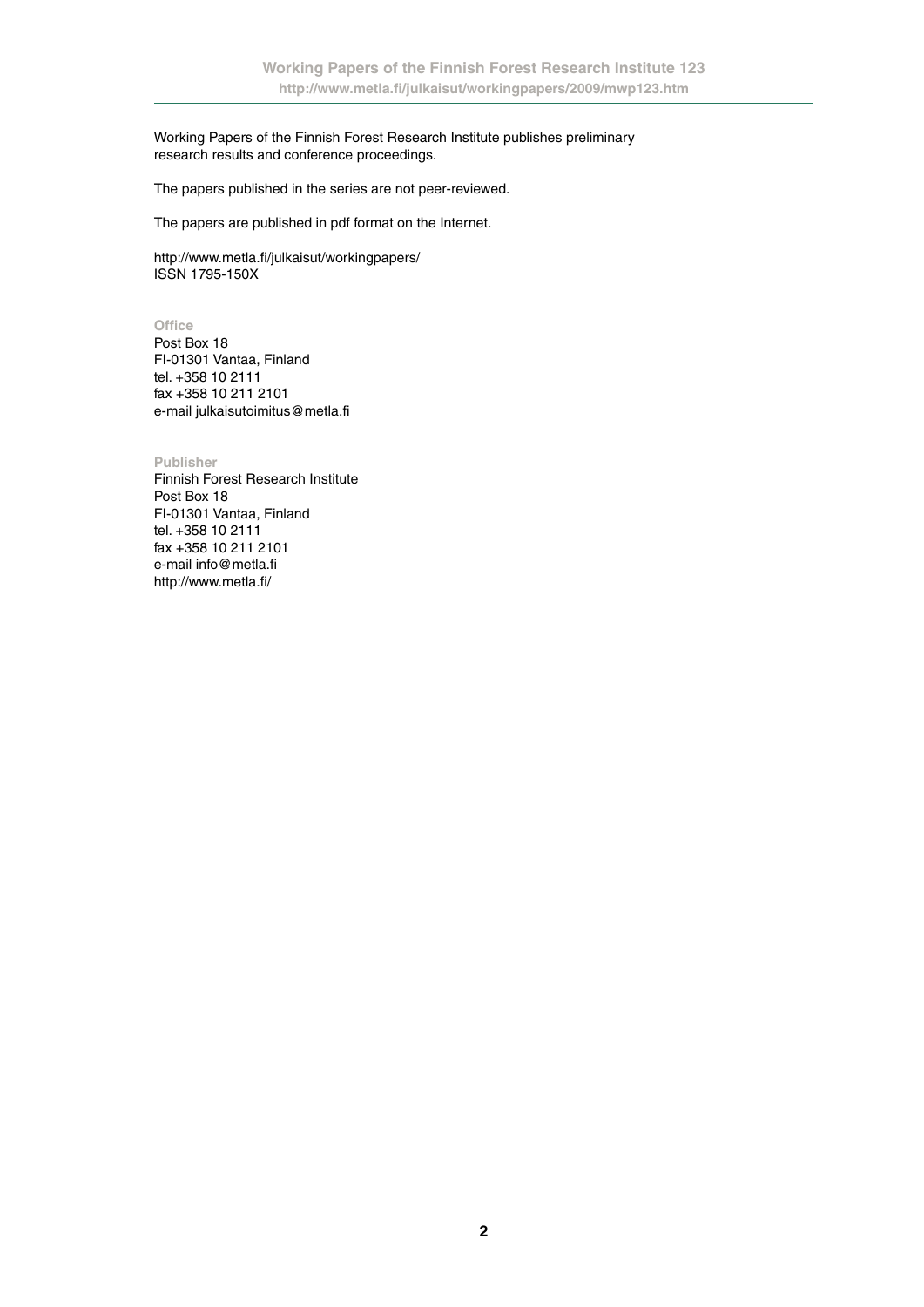| <b>Authors</b>                                                                                                            |       |                         |             |  |  |  |  |  |
|---------------------------------------------------------------------------------------------------------------------------|-------|-------------------------|-------------|--|--|--|--|--|
| Gerasimov, Yuri & Karjalainen, Timo                                                                                       |       |                         |             |  |  |  |  |  |
| <b>Title</b>                                                                                                              |       |                         |             |  |  |  |  |  |
| Estimation of supply and delivery cost of energy wood from Northwest Russia                                               |       |                         |             |  |  |  |  |  |
| Year                                                                                                                      | Pages | <b>ISBN</b>             | <b>ISSN</b> |  |  |  |  |  |
| 2009                                                                                                                      | 21    | 978-951-40-2166-4 (PDF) | 1795-150X   |  |  |  |  |  |
| Unit / Research programme / Projects                                                                                      |       |                         |             |  |  |  |  |  |
| Joensuu Research Unit / 7290 Global forest energy resources, certification of supply and markets for<br>energy technology |       |                         |             |  |  |  |  |  |

#### **Accepted by**

Pasi Puttonen, Research Director, 24.4.2009

#### **Abstract**

Possibilities for energy-wood supply and delivery costs for the eight regions in Northwest Russia have been assessed. By-products from harvesting and mechanical wood processing were considered as sources for energy production based on actual harvesting, sawmill and plywood production in 2006 and was estimated at 30.7 million  $m^3$ . Nearly 30.5 million  $m^3$  of the energy wood could be transported, and the rest of the energy wood was inaccessible due to lack of road infrastructure in the Republic of Komi and the Arkhangelsk region. About 70% of the energy wood was from harvesting, consisting of nonindustrial roundwood, unused branches and tops, defective wood resulting from logging, spruce stumps removed after final felling, and 30% from sawmills and plywood mills, i.e., chips, sawdust and bark. The delivery cost of energy wood to the potential border-crossing points in Finland was analyzed for three means of transport. The delivery cost of energy wood by railway varied from 28.9 to 43.5  $\epsilon/m^3$ . Volume was estimated as 27.8 million  $m<sup>3</sup>$  and maximum distance as 2110 km to the border station. The cheapest means of delivering energy wood was by road. Delivered cost for energy wood by road varied from 15.8 to 18.5  $\epsilon/m^3$ . However, the volume was limited to a 200-km belt along the border between Russia and Finland and was 1.6 million  $m<sup>3</sup>$ . The most expensive means of delivering energy wood was by waterway. Delivery cost for energy wood by waterway varied from 45.0 to 47.9  $\epsilon/m^3$ . The volume was estimated at 0.8 million  $m<sup>3</sup>$  from a remote area without feasible access to railway in the Lake Onego area.

It should be emphasized that we have estimated supply and delivery costs, not prices which are defined by the market based on supply and demand.

#### **Keywords**

logging residues, non-industrial roundwood, wood procurement, road, railway, waterway

#### **Available at**

http://www.metla.fi/julkaisut/workingpapers/2009/mwp123.htm

#### **Replaces**

#### **Is replaced by**

#### **Contact information**

Yuri Gerasimov, Finnish Forest Research Institute, Joensuu Research Unit, P.O.Box 68, FI-80101 Joensuu, Finland. E-mail yuri.gerasimov@metla.fi

**Other information**

Lay-out: Maija Heino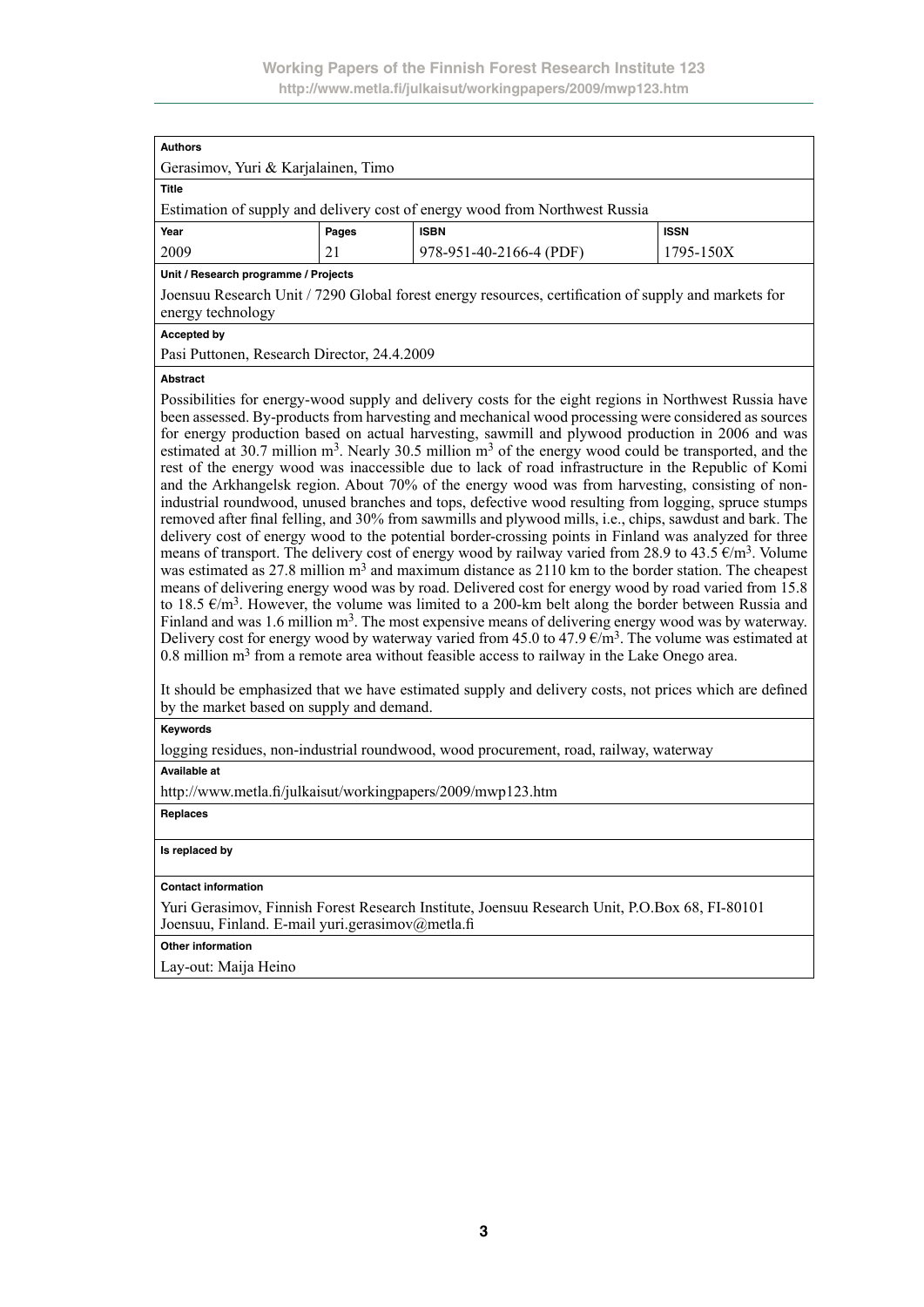# **Contents**

| 1 |     |                                                                       |    |
|---|-----|-----------------------------------------------------------------------|----|
|   | 11  |                                                                       |    |
|   |     |                                                                       |    |
|   |     |                                                                       |    |
|   |     | 2 Data and method for estimating the delivery cost of energy wood 8   |    |
|   |     |                                                                       |    |
|   |     |                                                                       |    |
|   | 2.3 |                                                                       |    |
|   | 2.4 |                                                                       |    |
|   | 2.5 |                                                                       |    |
|   |     |                                                                       |    |
|   | 2.7 |                                                                       |    |
|   |     |                                                                       |    |
|   | 3.1 |                                                                       |    |
|   | 3.2 |                                                                       |    |
|   |     |                                                                       |    |
|   |     |                                                                       |    |
|   | 3.3 |                                                                       |    |
|   |     |                                                                       |    |
|   |     | 3.3.2 Delivery cost of energy wood from mechanical wood processing 16 |    |
|   |     |                                                                       |    |
|   |     |                                                                       | 20 |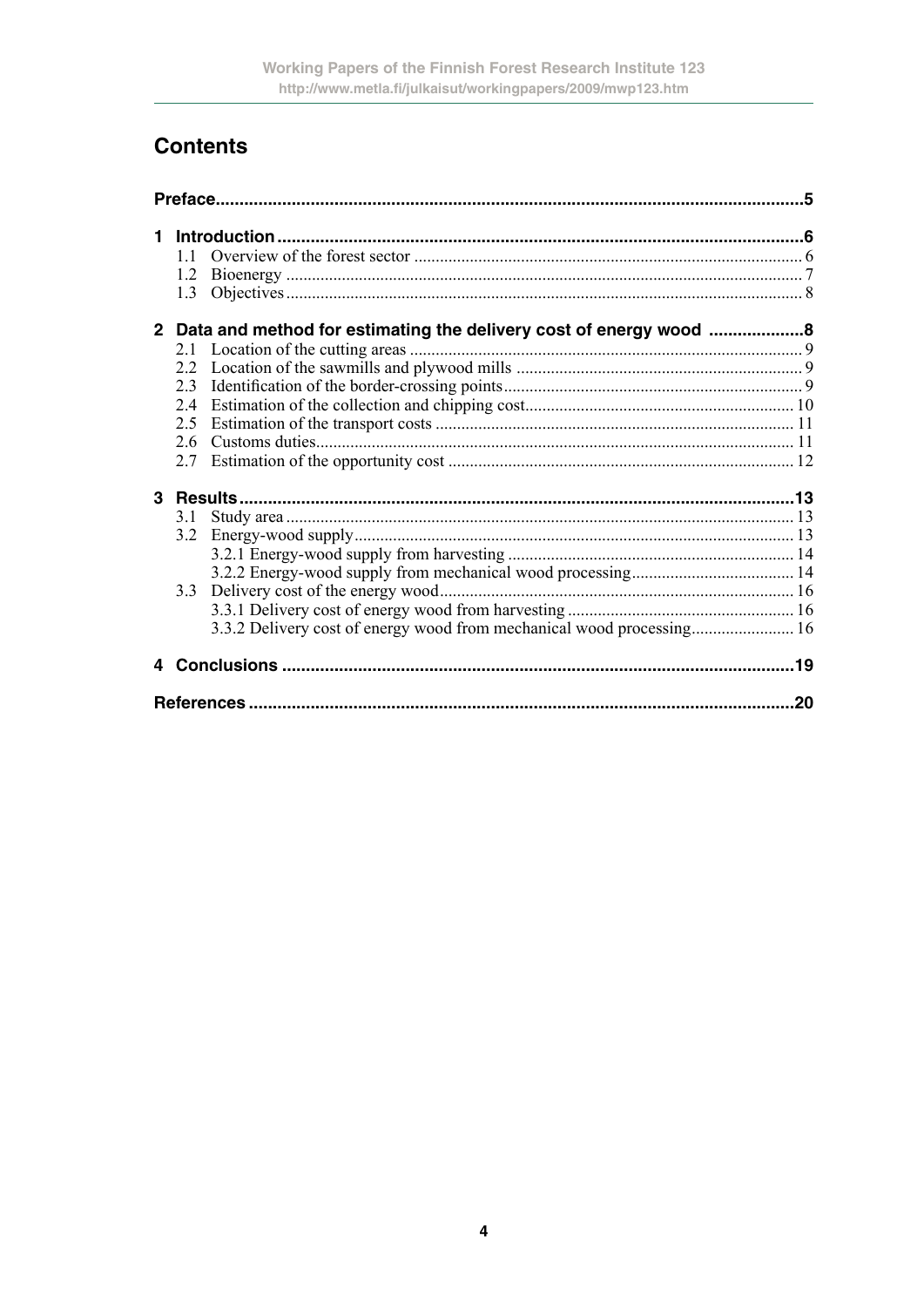# **Preface**

This study is a continuation of our earlier work on the energy-wood resources in Northwest Russia. This work was part of the project "Global forest energy resources, certification of supply and markets for energy technology" at the Finnish Forest Research Institute (Metla). The aim of the project was to estimate the availability of forest biomass for energy production, and to evaluate the certification status and the long-term sustainability of the forest biomass supply. The project was carried out by Metla in cooperation with the Technical Research Centre of Finland (VTT) and Lappeenranta University of Technology (LUT). It was funded by the Finnish Funding Agency for Technology and Innovation (Tekes) programme "Business Opportunities in Mitigating Climate Change" (ClimBus) and was co-financed by John Deere Forestry Oy, Metso Power Oy, Neste Oil Oyj, Pentin Paja Oy, Stora Enso Oyj, and Vapo Oyj.

In Joensuu,

Yuri Gerasimov and Timo Karjalainen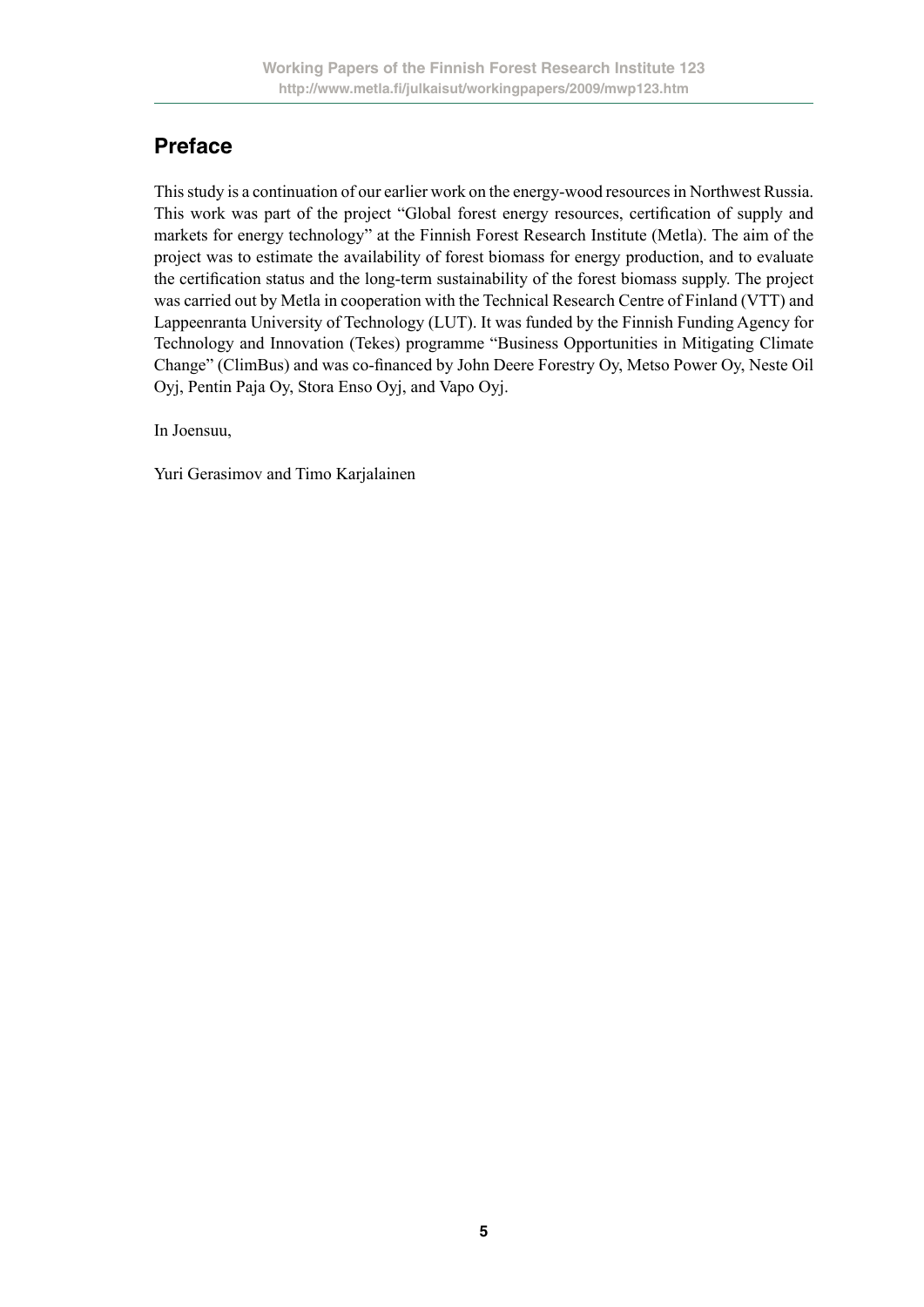# **1 Introduction**

### **1.1 Overview of the forest sector**

In Northwest Russia, the forest area is approximately 85 million ha and the growing stock is 10 billion  $m<sup>3</sup>$  (Kareliastat 2008). The Republic of Komi, and the Arkhangelsk and Vologda regions have the largest forest resources (Figure 1). The actual harvest was about 50 million  $m<sup>3</sup>$  in 2006, while the allowable cut exceeded 100 million  $m<sup>3</sup>$ . By-products from logging such as non-industrial roundwood, unused branches and tops, defective wood resulting from logging, spruce stumps removed after final felling, may be left on site after harvest (later *energy wood*) but could be converted to energy.

A large share of the wood-processing industry is concentrated in the Arkhangelsk, Komi and Karelia regions due to the large forest resources in these regions. The wood industry consists of 10 pulp mills, 28 panel mills, 25 big sawmills and more than 3000 small sawmills, which altogether utilize nearly 35 million m<sup>3</sup> of industrial roundwood per year.

In 2007 the industry produced 3.8 million tons of wood pulp. The production of the panel industry can be divided into two branches: total annual production of plywood was  $1.2$  million m<sup>3</sup> and that of wood-based panel products included a 1.2 million  $m<sup>3</sup>$  production of particleboard and 76.8 million m2 production of fibreboards. Total annual sawn timber production was about 6.4 million m3 in 2007 (Kareliastat 2008).



**Figure 1.** Location and distribution of forest resources in Northwest Russia.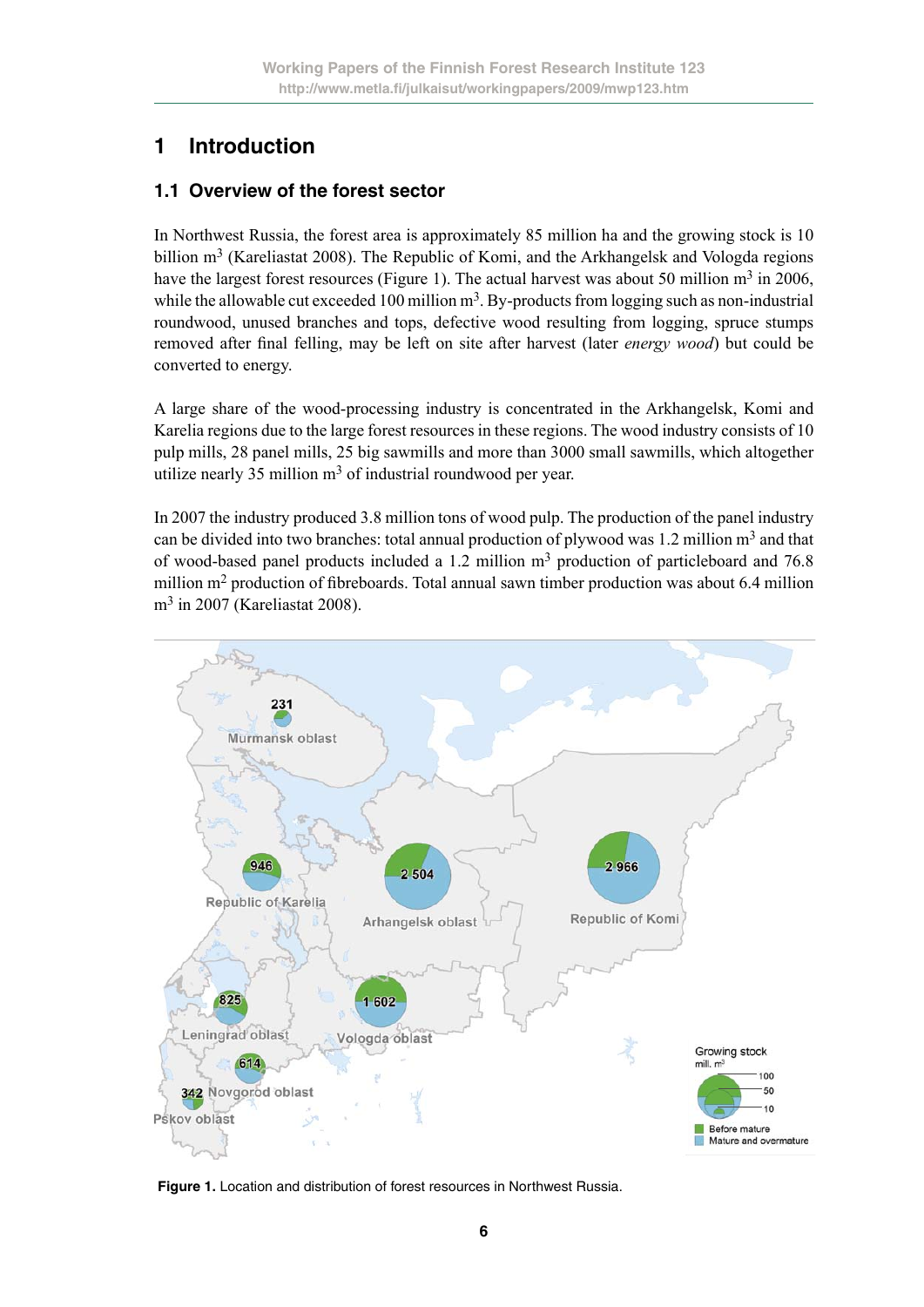Sawmill and plywood sites produce a number of by-products, such as chips, sawdust and bark that could be also used for energy production.

An assumption of a 55% conversion efficiency in sawmills provided 7.9 million  $m<sup>3</sup>$  of by-products based on 2007 production, and a 63% conversion efficiency in plywood mills provided 0.7 million  $m<sup>3</sup>$  of by-products, respectively. Thus, the total amount of by-products from mechanical wood processing in 2007 was 8.6 million m3.

Currently, wood chips are usually sold to pulp and panel manufacturers, while bark and sawdust are usually used for bioenergy, with sawdust in particular used for producing pellets for the export market.

### **1.2 Bioenergy**

Russia is the world's biggest producer and exporter of energy, but a major disadvantage is that vast fossil-fuel resources are in Siberia, far from population, industry and export markets. As well, Northwest Russia uses significant amounts of fossil energy: 19.7 Mtoe of natural gas, 10.8 Mtoe of oil, 1.4 Mtoe of coal, altogether 31.9 Mtoe or 364 TWh (Russia Energy Survey 2002). There is a risk in being too dependent on high fossil-fuel prices and high transport costs from Siberia. In addition, emissions from burning fossil fuels are a major source of greenhouse gas emissions, and thus a significant contributor to global warming. Reduction of greenhouse gas emissions is an essential national and international goal to meet the commitments on mitigating climate change (IPCC 2007). Efficient use of energy wood as a renewable energy resource could help to replace non-renewable and imported energy sources.

The use of fossil fuels dominates the energy consumption in Northwest Russia (Arabkin 2003), while renewables and wood have a minor role:

- natural gas about 44%
- liquid and fossil fuels about 36%
- nuclear and hydropower about 18%
- wood and other sources about 2%.

Currently, wood provides a visible energy supply only in the Karelia and Pskov regions, as shown in Figure 2 (Grigoryev 2007). Almost all energy wood is converted by combustion to provide heat energy. The wood-processing industry is the major consumer of forest biomass, and the other significant users are residential wood burners/district heating plants.

Reasons often cited for the low use of wood by-products for energy are the availability of energy wood and their supplies, and the uncertainty concerning the cost of this supply.

The type and size of sawmills and plywood mills within the study area have an impact on byproducts available for bioenergy. The conversion efficiency from roundwood to different wood products varies. Many sawmills already use a large proportion of their by-products for heat. These by-products compete with energy wood and have, therefore, an opportunity cost associated with them if the by-products are utilized for bioenergy.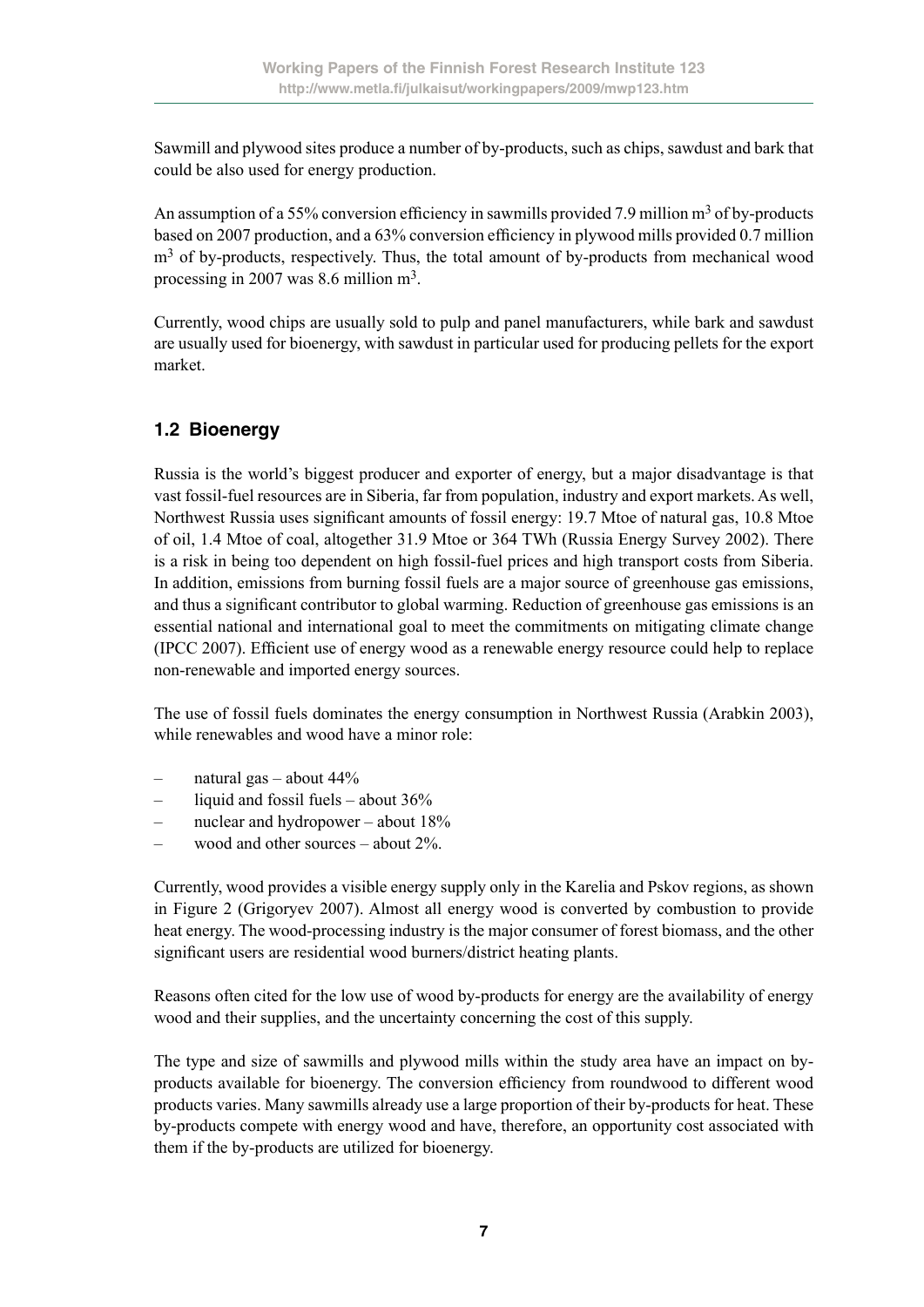

**Figure 2.** Fuel consumption in Northwest Russia, share of the total consumption in 2006.

#### **1.3 Objectives**

The main objective of this study was to estimate the availability and delivery cost of energy wood from harvesting and mechanical wood processing in Northwest Russia.

### **2 Data and method for estimating the delivery cost of energy wood**

The delivery cost for energy wood depends on the means of transport, transport distance to the bioenergy plant, state of the road network, distribution of forest resources, etc. Scattered geographical distribution of energy-wood supply potential has raised interest in using the Geographical Information System (GIS) for analyses. GIS has been used in a number of studies for evaluating energy-wood supply and estimation of delivery cost to the power plant (e.g. Nord-Larsen and Talbot 2004; Van Belle et al. 2003; Voivontas et al. 2001).

The GIS-approach was applied in this study when estimating the cost of energy wood delivered to the border-crossing points in Finland for three different energy-wood transport streams: by railway, by road and by waterway. The following steps were utilized:

- creation of GIS layers for
	- cutting areas on the level of forest units
	- sawmill and plywood production sites
	- roads, railways and waterways
	- railway stations, ports, border points between Russia and Finland
	- border-crossing points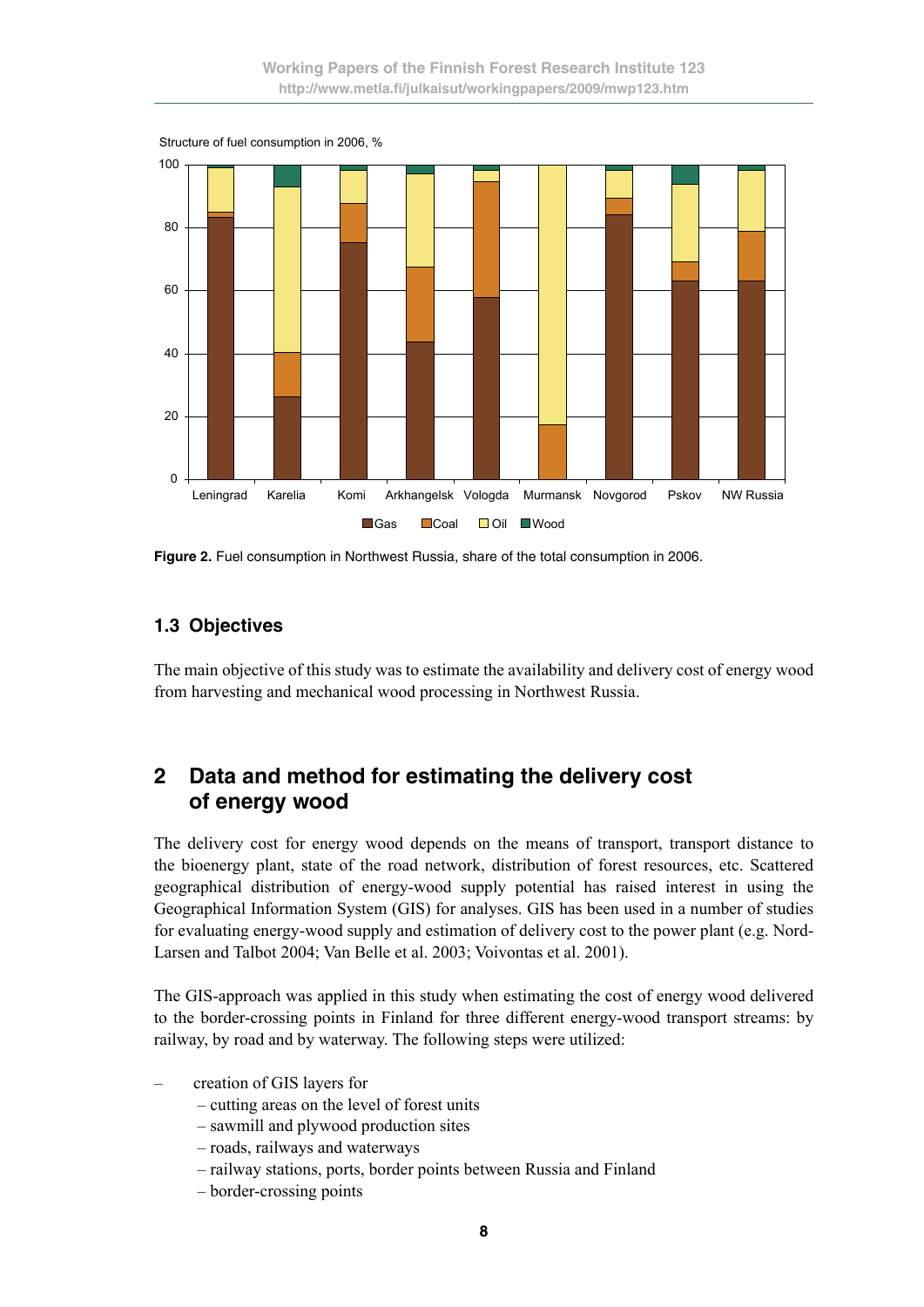- estimation of distance from a cutting area to the nearest border-crossing point
- estimation of distance from a sawmill or plywood mill to the nearest border-crossing point
- estimation of collection and chipping costs
- estimation of transport costs
- customs duties
- estimation of opportunity costs.

As a result, cost supply curves for each of the three energy-wood transport streams were created.

### **2.1 Location of the cutting areas**

The geographic location of the forest units, railway stations and ports in the study area was done in MapInfo. Statistics from logging companies and forest units were used to estimate the average transporting distance between the cutting area and the terminal at a railway or waterway (Gerasimov et al. 2005; Gerasimov et al. 2006; Ilavsky et al. 2007; Raitila et al. 2009). This background information was then used to estimate the average point from which energy wood would be transported. The points from which energy wood could be transported were dependant on data available:

- in the case of railways, the average distance to the nearest railway station
- in the case of roads, the average distance to the nearest border-crossing point
- in the case of waterways, the average distance to the nearest port.

### **2.2 Location of the sawmills and plywood mills**

The geographic location of the major sawmills in the study area was done in MapInfo based on their physical address, using publicly available information (Kareliastat 2008; Karvinen 2006). Small- and medium-sized sawmills were located on the basis of administrative districts using unpublished information from the regional branches of the Federal State Statistics Service in Karelia, Arkhangelsk, Leningrad, and Komi.

### **2.3 Identification of the border-crossing points**

The locations of border-crossing points were decided based on transport streams. If the delivery was by waterway, the border-crossing point was located in the Lake Saimaa area, if by railway then at the Vjartsilia/Niirala border-crossing point, and if by road then at the nearest bordercrossing point. Thus, several border-crossing points were analyzed for the study (Table 1).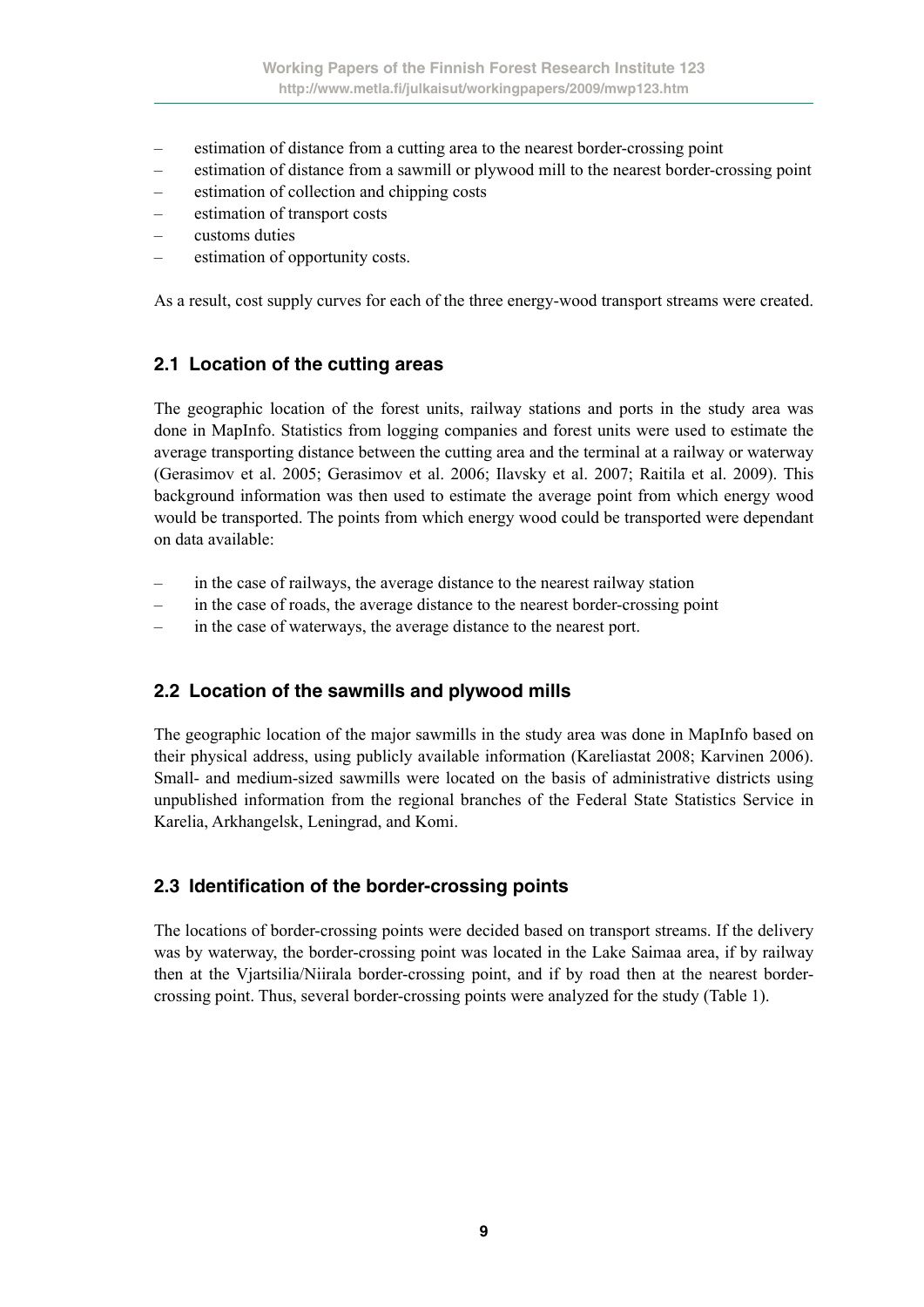| #  | Means of transport | Border-crossing point | Delivery region  |
|----|--------------------|-----------------------|------------------|
| 1  | Railway            | Viartsilia/Niirala    | All              |
| 2  | Road               | Lonka                 | Karelia          |
| 3  | Road               | Niirala               | Karelia          |
| 4  | Road               | Vartius               | Karelia          |
| 5  | Road               | Inari                 | Karelia          |
| 6  | Road               | Kuusamo               | Karelia          |
| 7  | Road               | Ruhovaara             | Karelia          |
| 8  | Road               | Parikkala             | Karelia          |
| 10 | Road               | Imatra                | Leningrad        |
| 11 | Road               | Salla                 | Murmansk         |
| 12 | Water              | Lake Saimaa area      | Karelia, Vologda |

Table 1. Border-crossing points for energy-wood delivery in the study area.

#### **2.4 Estimation of the collection and chipping cost**

The collection and chipping cost of energy wood has been estimated for a number of different harvesting systems in Northwest Russia. Gerasimov et al. (2006) estimated the cost for collection and chipping of by-products from logging as  $9.4-15.4 \text{ e/m}^3$ , depending on the machinery used and the type of forest operations (thinning, clear-cutting) in the Leningrad region.

Ilavsky et al. (2007) analyzed three harvesting areas that had differences in forest area, forest distribution and topography and for nine harvesting systems in the Tikhvin district of the Leningrad region. Estimated cost of collecting and chipping by-products from logging was  $17.4-25.8 \text{ }\epsilon/\text{m}^3$ .

In a pre-feasibility study of a biomass power plant in Kostomuksha by Raitila et al. (2009), the roadside chipping method had the lowest procurement costs. The estimated cost of collecting and chipping by-products from logging was 8.14–8.61  $\epsilon/m^3$ . Estimates from Raitila et al. (2009) have been used in this analysis, as it was the most recent and practice-oriented study available for the cost of collecting and chipping by-products from logging.

Thus the collection and chipping costs were for:

- *By-products from logging*: the cheapest option was to chip the residues at the roadside, load chips into a truck, and transport them to the bioenergy plant. The estimated collection cost was 5.5  $\epsilon/m^3$  and chipping cost was 4.6  $\epsilon/m^3$ , and the total cost was 10.1  $\epsilon/m^3$ (Raitila et al. 2009).
- *Lump by-products from mechanical wood processing*: assumed to be available in the saw mill or plywood mill without additional collection cost. The estimated chipping cost was 2.4  $\epsilon/m^3$  (Raitila et al. 2009).
- *Sawdust*: assumed to be available in the sawmill without additional collection or chipping cost.
- *Bark*: assumed to be available in the sawmill or plywood mill without additional collection or chipping cost.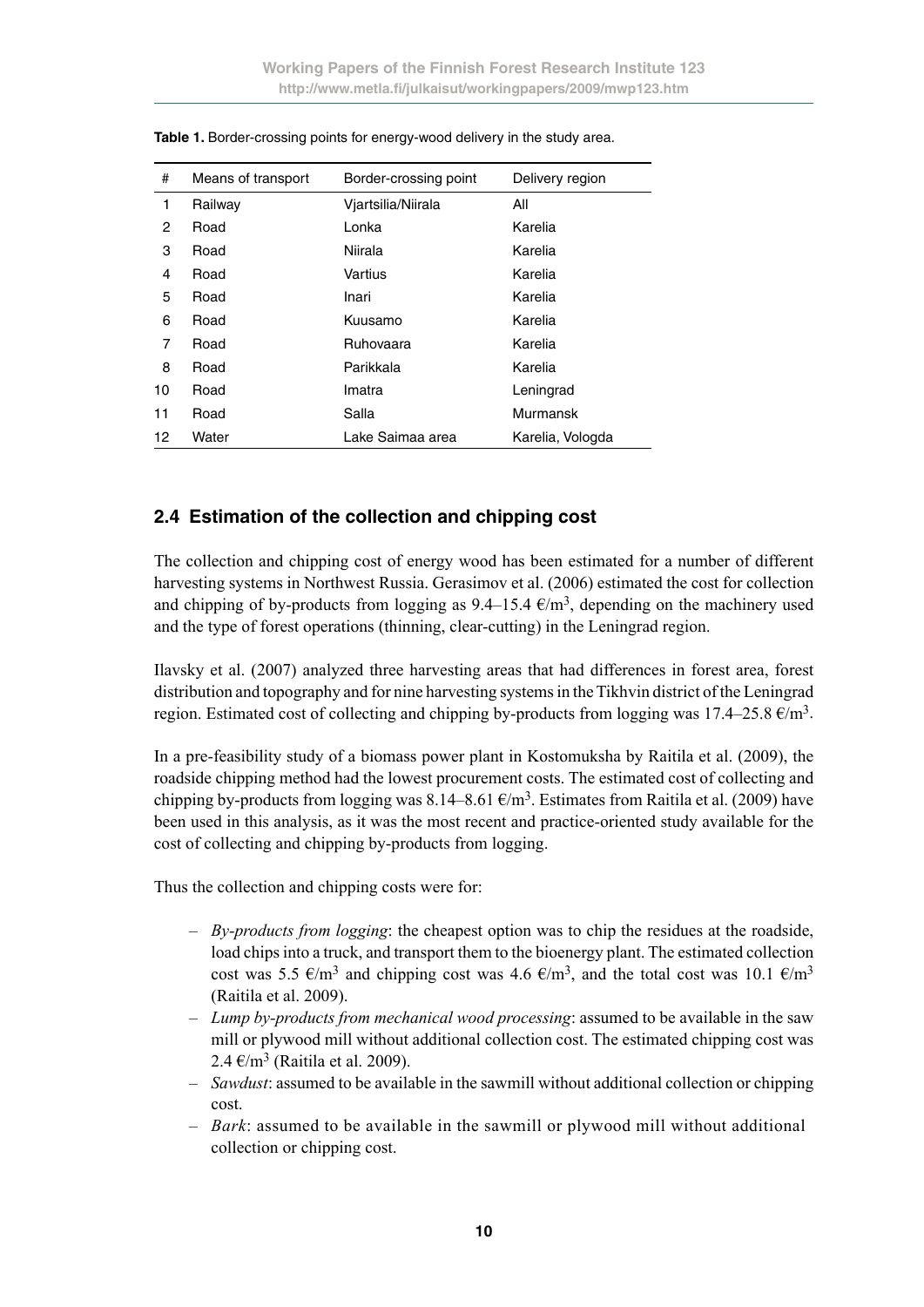### **2.5 Estimation of the transport costs**

The following information was required for estimating the transport costs:

- location of forest units in the study area
- location of sawmill and plywood production sites
- location of border-crossing points
- road network
- transport cost in  $E/km/m^3$
- energy-wood supply.

A GIS of the study area was created to locate border-crossing points, forest units, sawmills, plywood mills, roads, railways and waterway networks. MapInfo software was used for this purpose.

*Transport costs by road*: Raitila et al. (2009), Ilavsky et al. (2007), and Gerasimov et al. (2006) estimated the cost of transporting the residues using different average transport distances from 20 km to 180 km in the Karelia and Leningrad regions.

Gerasimov et al. (2006) estimated the transport cost for chips from 0.04 to 0.9  $\epsilon/km/m^3$  in the Leningrad region for 20 to 150 km of road-transporting distances. Ilavsky et al. (2007) also estimated the cost from 0.06 to 0.11  $\epsilon/km/m^3$ , transporting the chips 20 to 100 km.

Raitila et al. (2009) also estimated the cost from 0.07 to 0.15  $\epsilon/km/m^3$ , transporting the residues 30 to 80 km. The average transporting distance of energy wood was 118 km, and the weighted average procurement cost of chips was  $25.2 \text{ E/m}^3$ . Regression dependence based on the Raitila et al. (2009) study has been used for estimating the cost for transporting chips.

*Transport costs by railway*: The Russian Railway company regulates the export tariff for wood chips and it was 3.4–29.1  $\epsilon/m^3$  for transportation distances from 210 to 2110 km in 2008 for 40 tons of cargo (Russian Railways 2008).

*Transport costs by waterway*: Freight charges from Lake Onego to Lake Saimaa in the 2008 season were 19.4–22.4  $\epsilon/m^3$  (Ministry of Economic Development of Karelia 2008).

In order to estimate total delivery cost of energy wood for each transport stream, the distance from the energy-wood supply (cutting area, sawmill or plywood mill) to the border-crossing point, and the available energy wood for each stream is required.

The available energy-wood supply was estimated on the basis of the model as described in Gerasimov and Karjalainen (2009).

### **2.6 Customs duties**

Under Russian government decree no. 75, issued in February 2007, all industrial roundwood for export (except birch logs < 15 cm diameter) is subject to export duties from 1 July 2007. The schedule for raising duties was:  $15 \text{ E/m}^3$  from 1 April 2008, and  $50 \text{ E/m}^3$  from 1 January 2009. The last raise was postponed by 12 months until 1 January 2010 under the new decree no. 982/2008.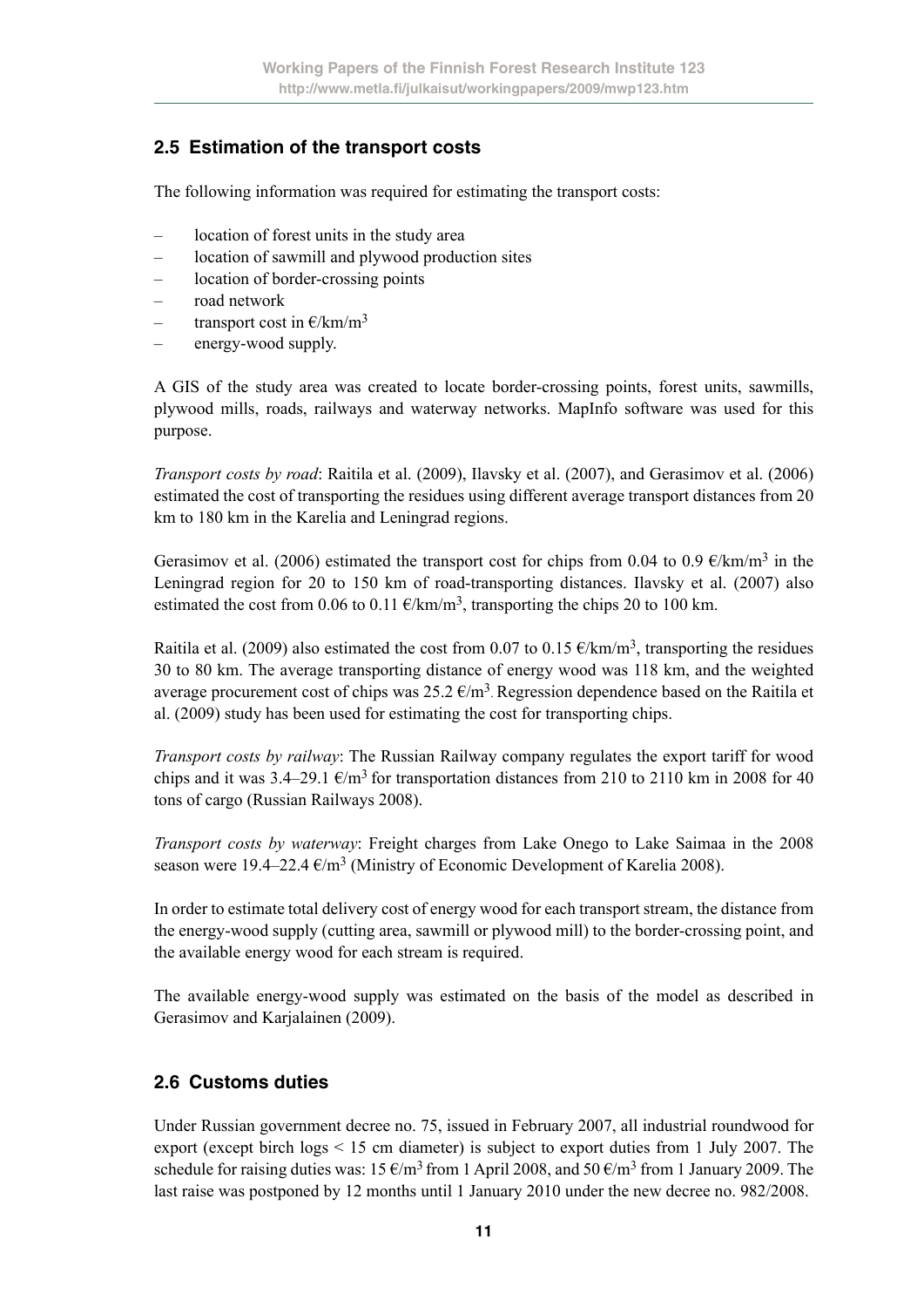In theory, birch logs having a diameter less than 15 cm will initially be exempt and should only become subject to the 50  $\epsilon/m^3$  duty from 1 January 2011. However, this exemption is of little practical importance because logs should be sorted by diameter, which is expensive to carry out in practice.

Export duties for aspen were set at  $5 \text{ E/m}^3$  from the beginning of July 2007 until the end of 2009. However, a duty of at least 50  $\epsilon/m^3$  will be applied to aspen from 1 January 2010.

Export duties for fuel wood were  $4 \text{ } \epsilon/\text{m}^3$ . Export duties for wood chips were 5% of the customs value.

### **2.7 Estimation of the opportunity cost**

The opportunity cost of energy wood is defined as the purchase price of the material at the forest landing, central processing yard or sawmill/plywood mill (i.e., excluding transport costs), or what is expected to be received for the energy wood regardless of its use. The opportunity cost has been included for by-products from logging (non-industrial roundwood, unused branches and tops, defective wood resulting from logging) and by-products from mechanical wood processing (sawdust, bark and chips), as they can also be used for other purposes. If they are to be used for energy, the bioenergy plant would have to purchase the energy wood at similar price levels. Thus, the opportunity costs for different energy-wood sources were estimated:

*Non-industrial roundwood*: In 2008, the average price of non-industrial roundwood at the logging company terminal without transport cost (Komistat 2008):

- price of fuel wood for population varied from 6.5 to 8.4  $\epsilon/m^3$
- price of fuel wood for industry was  $11.2-13.0 \text{ }\epsilon/m^3$
- price for wood chips for industry was  $21.6-23.6 \text{ }\epsilon/m^3$
- price of deciduous pulpwood varied from 22.0  $\epsilon/m^3$  to 26.4  $\epsilon/m^3$ .

It was assumed that the deciduous non-industrial roundwood would be delivered to the particleboard mill, therefore the opportunity cost for energy wood was  $25.3 \text{ } \infty$  for each cutting area. In this study, 21.6  $\epsilon/m^3$  was used as the opportunity cost for energy wood.

*Logging residues* (unused branches and tops, defective wood resulting from logging): do not currently have a market and are therefore assumed to be available without an opportunity cost.

*By-products from mechanical wood processing*: very little data is publicly available on the purchase price of sawdust and bark, due to commercial sensitivity. The average *sawdust* price was 10.8  $\epsilon/m^3$  in Karelia in 2008 (Ministry of Economic Development of Karelia 2008). The opportunity cost for *sawdust* and *bark* in the Komi, Arkhangelsk, Murmansk, and Pskov regions was lower than in the Leningrad, Vologda and Novgorod regions, due to the production of pellets, although the opportunity cost for chips remained the same.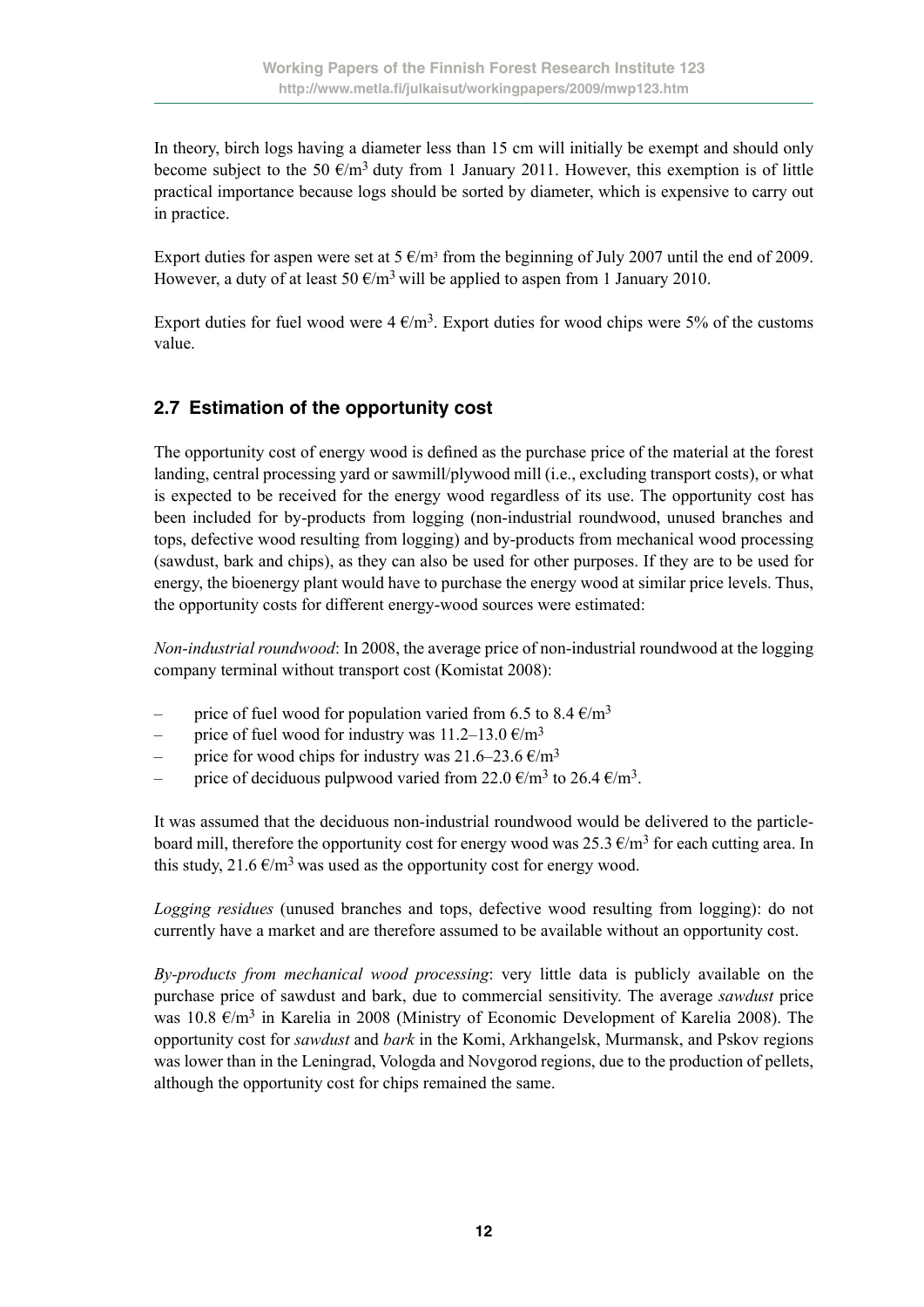# **3 Results**

#### **3.1 Study area**

The study area in Northwest Russia covers eight administrative regions: the Republics of Karelia and Komi, and the Arkhangelsk, Leningrad, Murmansk, Novgorod, Pskov and Vologda regions. There are altogether 200 forest units in the study area. Figure 3 shows the location of forest units, sawmills, plywood mills, and potential border-crossing points for energy-wood export along the Finnish border. Altogether approximately 30.5 million  $m<sup>3</sup>$  of energy wood is available in the study area.

### **3.2 Energy-wood supply**

Energy-wood supply was estimated for the two sources: energy wood from harvesting and energy wood from mechanical wood processing. The distribution of potential energy wood from harvesting, sawmilling and plywood production in the Northwest Russian regions based on the actual production in 2006 (Gerasimov and Karjalainen 2009) is presented by the type of residue in Figure 4.



Figure 3. Location of the forest units (green), sawmills (yellow), plywood mills (red) and potential bordercrossing points (blue).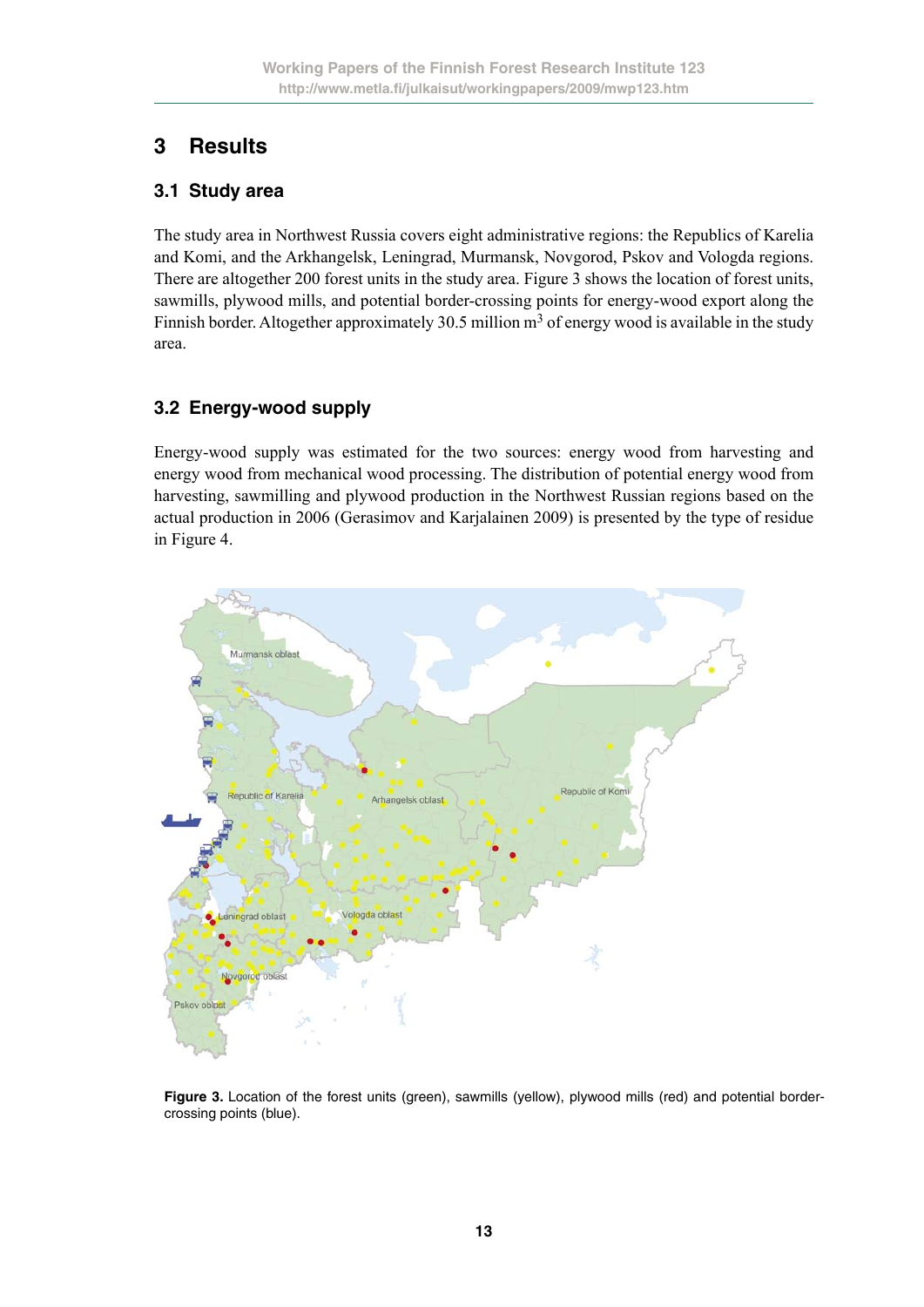

**Figure 4.** Distribution of potential energy wood from harvesting, sawmilling and plywood production in the Northwest Russian regions based on the actual production in 2006 presented by the type of residue.

### **3.2.1 Energy-wood supply from harvesting**

Results from the harvesting survey indicated that the total amount of energy wood generated is about 20.5 million  $m^3$ /yr. This is presented for each region in Figure 5 by the distance to the border-crossing points, and variation in supply is due to logging capacity, tree species distribution, etc. About 65% of the energy wood is non-industrial roundwood, 16% logging residues and 19% spruce stumps.

### **3.2.2 Energy-wood supply from mechanical wood processing**

Results from the sawmill survey indicated that the total amount of energy wood generated is about 9.8 million  $m^3$ /yr. This is presented for each region in Figure 6 by the distance to the bordercrossing points, and variation in supply is due to sawn timber and plywood production. There is a substantial amount of energy wood available from a distance of 1100–1200 km, and this is due to several big sawmills in the neighbourhood of the Arkhangelsk town. About half of the residues are chips, 30% sawdust and 20% bark (Devyatkin 1999).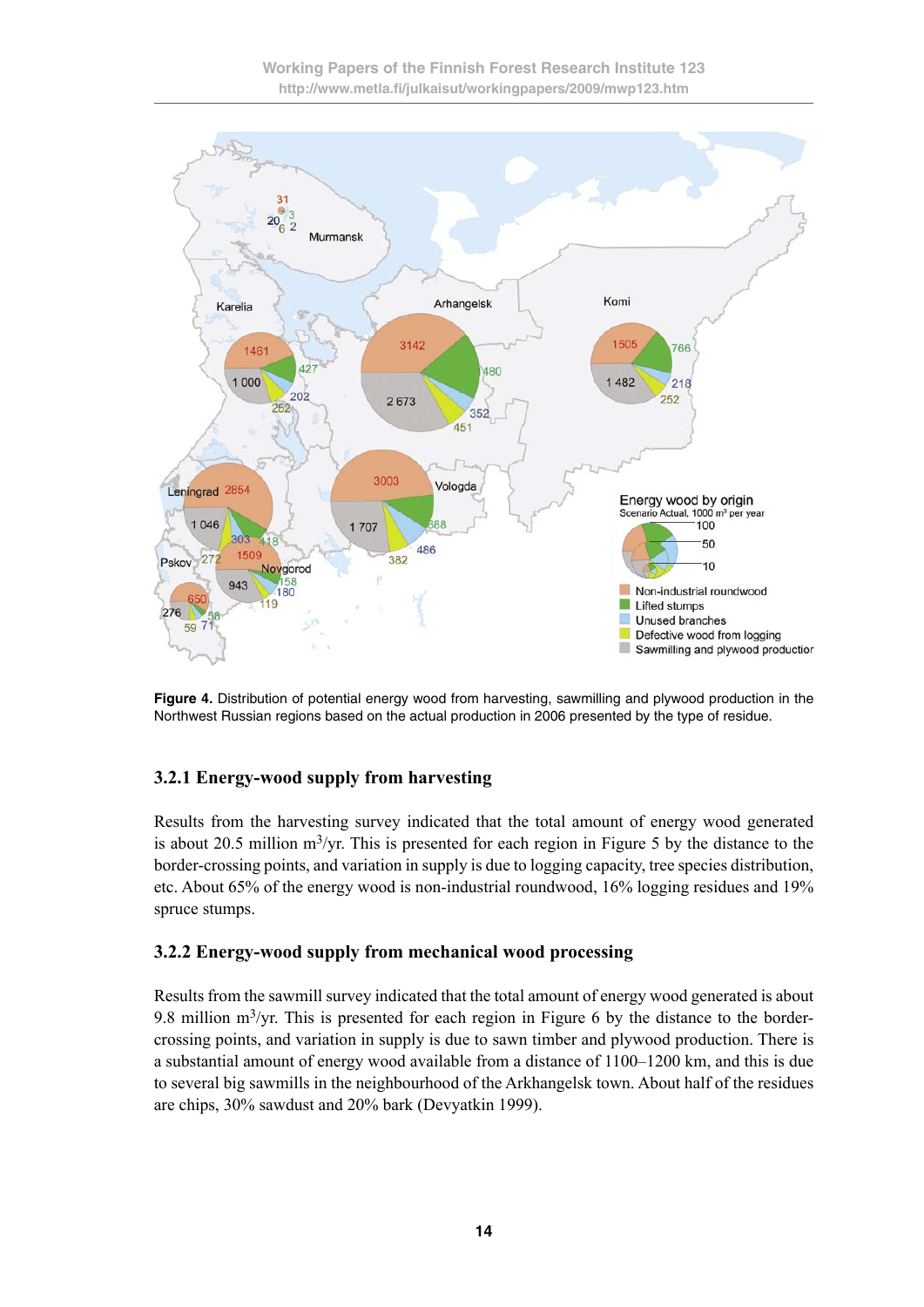

**Figure 5.** Energy wood supply from harvesting by transportation distance to the potential border-crossing point.



Volume, 1000 m3 per year

**Figure 6.** Energy wood supply from mechanical wood processing by transportation distance to the potential border-crossing point.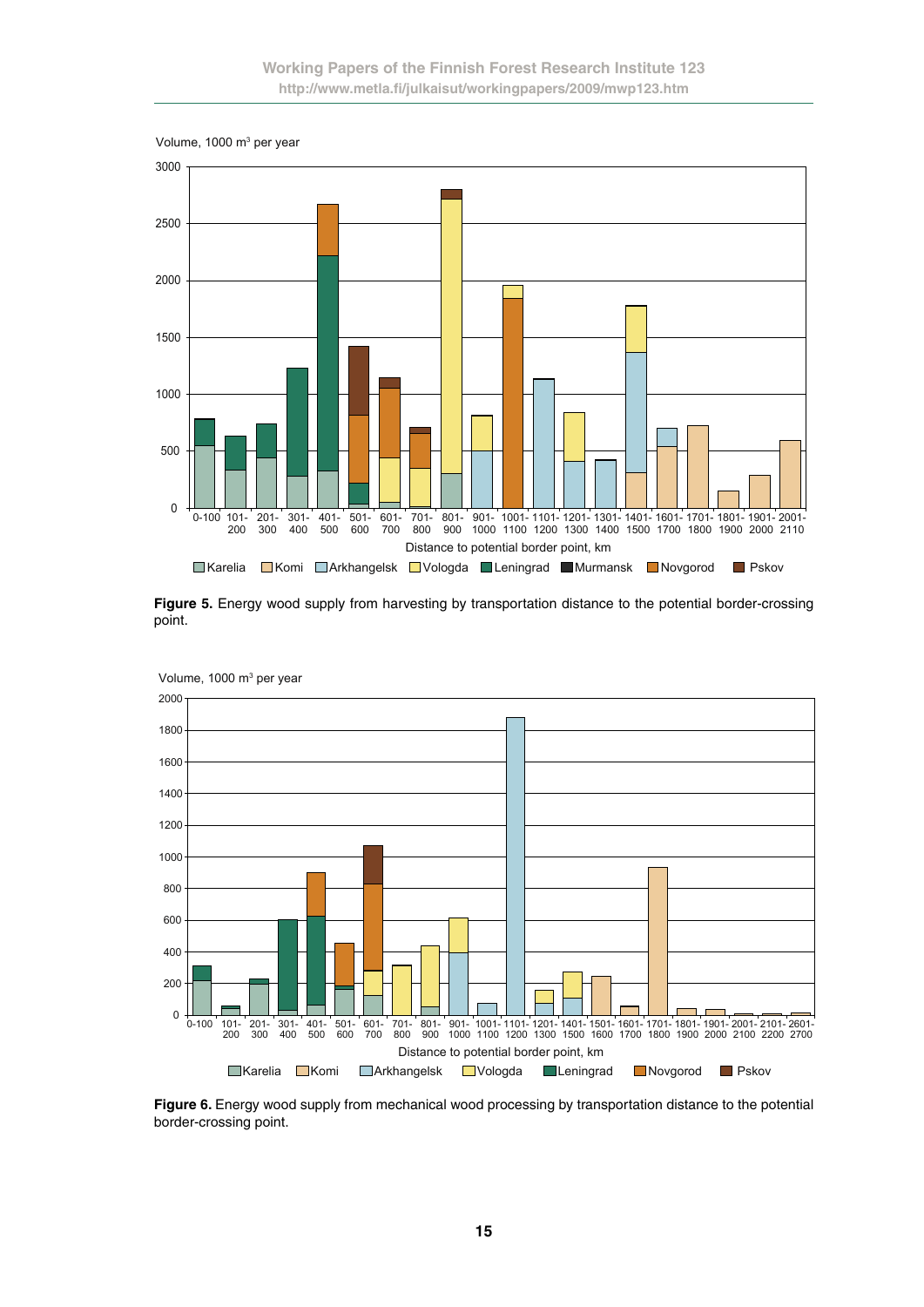### **3.3 Delivery cost of the energy wood**

The delivery cost of the energy wood was estimated for each means of transportation, i.e., by railway, road and waterway (Table 2).

| Means of transport | Harvesting | Sawmills and<br>plywood mills | Total  |  |
|--------------------|------------|-------------------------------|--------|--|
| Railway            | 19479      | 8 3 0 9                       | 27 788 |  |
| Road               | 268        | 1 3 3 9                       | 1 607  |  |
| Water              | 764        | 164                           | 928    |  |
| Total              | 20 511     | 9812                          | 30 323 |  |

Table 2. Energy-wood supply by source and means of transport in 2006, 1000 m<sup>3</sup>.

#### **3.3.1 Delivery cost of energy wood from harvesting**

The cost of energy wood by means of transport from each forest unit is calculated, and then a running average is estimated, from low cost to high cost, to provide the cumulative average delivery cost. The total amount of energy wood varies by year and delivery cost varies by bordercrossing point. Estimated average delivery cost of the total energy-wood supply varies from 15.8 to 57.5  $\epsilon/m^3$ . This is presented for each means of transport, and variation in supply is due to location of the procurement site, i.e., transportation distance. The delivery cost for energy-wood supply to the Viartsilia/Niirala border-crossing point by railway varies from 27.2 to 57.5  $\epsilon/m^3$ , with the cumulative average delivery cost shown in Figure 7. The delivery cost for energy-wood supply by road to the border-crossing point varies from 15.8 to 22.2  $\epsilon/m^3$ , with the cumulative average delivery cost shown in Figure 8. The delivery cost for energy-wood supply by waterway to the Lake Saimaa area varies from 45.0 to 47.9  $\epsilon/m^3$  from the Lake Onego area.

The cumulative average cost indicates the average cost for a particular amount of energy wood. For example, if a bioenergy power plant needs 5 million  $m<sup>3</sup>$  of energy wood, Figure 7 indicates that the average cost for this amount of energy wood is about 36  $\epsilon/m^3$  with a maximum distance of 532 km by railway.

The delivery cost of energy wood by means of transport varies, since means of transport have different profiles for the delivery cost. Figure 8 shows the average cost of energy-wood collection/ chipping at the cutting area and direct transport to the border-crossing points. Delivery of chips by road directly to the border-crossing points was the cheapest option to deliver energy wood. Figure 7 shows the average cost of energy-wood collection/chipping at cutting area, road transport to the terminal at the railway station and cost of railway transport to the border-crossing point. The collection/chipping and the opportunity cost is the same for each means of transporting energy wood, but the transport costs vary with the location of the cutting area, i.e., transportation distance to the terminal at the railway station and transportation distance to the border-crossing point.

#### **3.3.2 Delivery cost of energy wood from mechanical wood processing**

The delivery cost of energy wood by means of transport from sawmills and plywood mills is first calculated, and then a running average is estimated, from low cost to high cost, to provide the cumulative average delivery cost. The total amount of energy wood varies by year, and the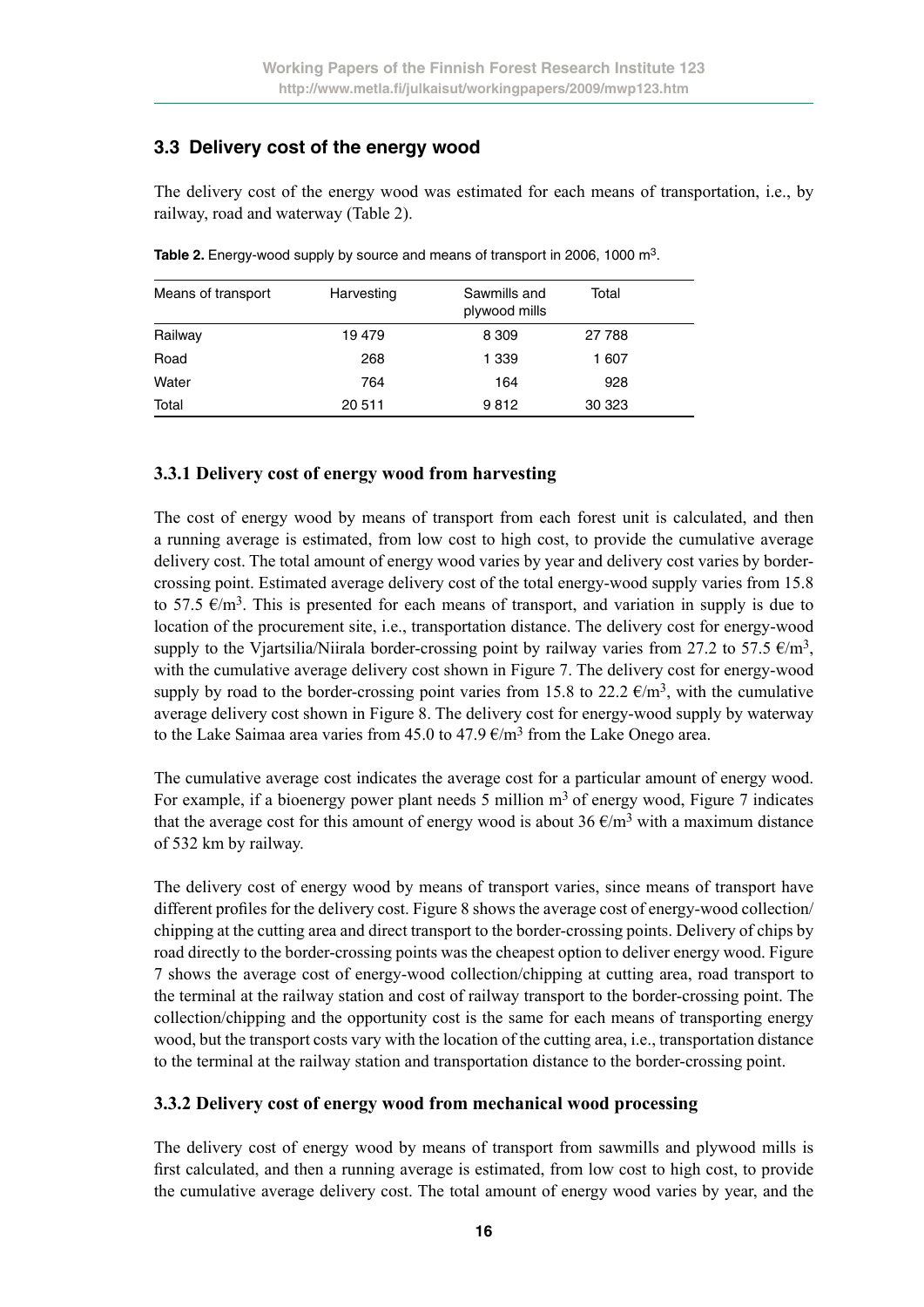

Figure 7. Cumulative average delivery cost for energy wood from harvesting to the Vjartsilia /Niirala bordercrossing point by railway (distance is to Vjartsilia railway station on the Russian side).



**Figure 8.** Cumulative average delivery cost for energy wood from harvesting to the border-crossing point by road. Note that x-axis is not linear.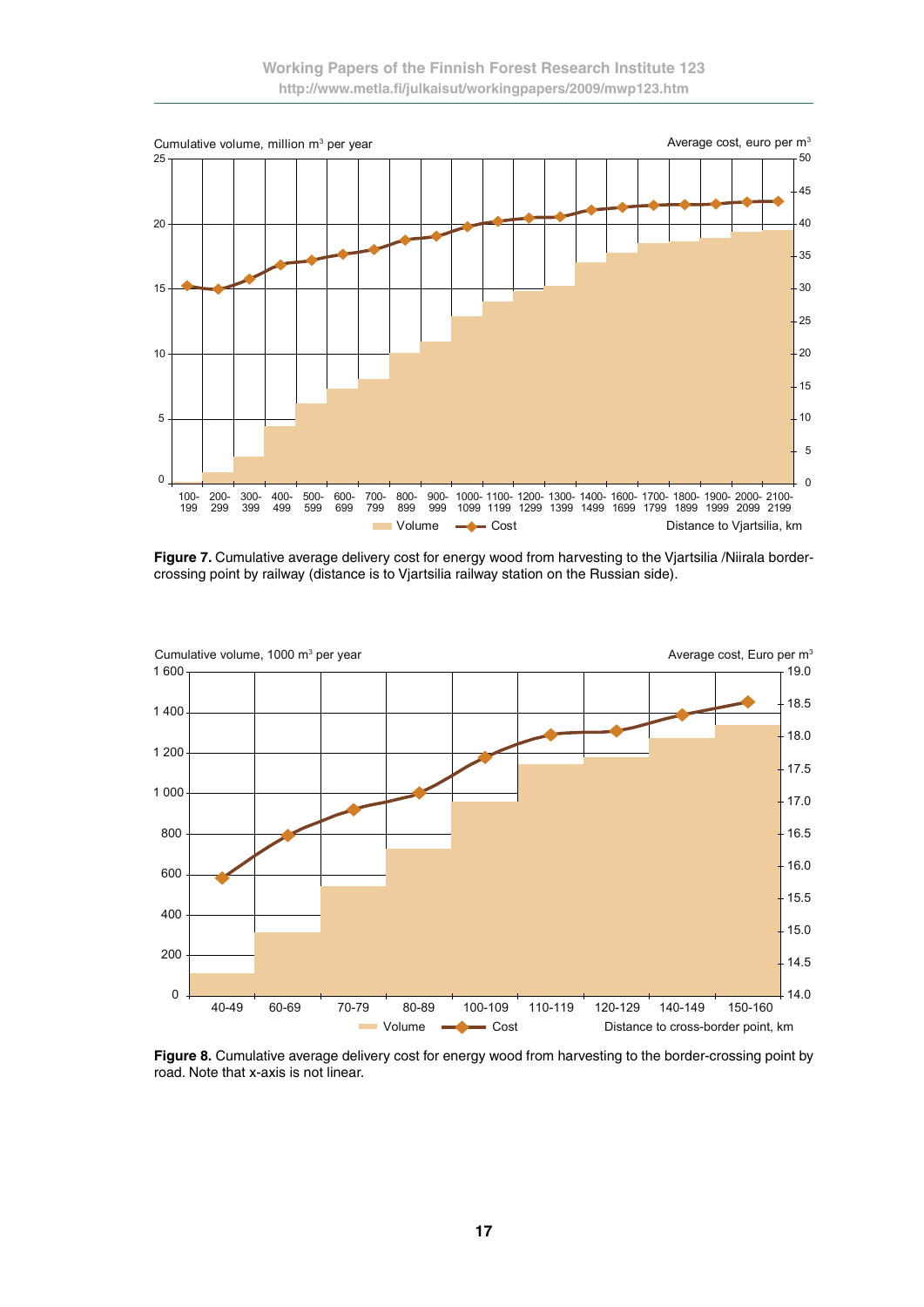delivery cost varies by the border-crossing points. The estimated average delivery cost of the total energy-wood supply varies from 9.6 to 47.3  $\epsilon/m^3$ . This is presented for each means of transport (Figures 9 and 10), and variation in supply is due to production of the mills. The delivery cost of energy wood to the Vjartsilia/Niirala border-crossing point by railway varies from 11.7 to 47.3  $\epsilon/m^3$ , with the cumulative average delivery costs shown in Figure 9. The delivery cost of energy wood to the border-crossing point by road varies from 9.6 to 15.4  $\epsilon/m^3$ , with the cumulative average delivery costs shown in Figure 10. The delivery cost of energy wood by waterway to the Lake Saimaa area is around  $28 \text{ E/m}^3$  from the Lake Onego area.

The cumulative average delivery cost indicates the average cost for a particular amount of energy wood from saw and plywood mills. For example, if the potential bioenergy power plant needs 4 million  $m<sup>3</sup>$  of energy wood, Figure 9 shows that the average cost for this amount of energy wood is about 20  $\epsilon/m^3$  with a maximum distance of 900 km by railway.

The delivery cost of energy wood by means of transport varies. Each means of transport of energy wood has a different profile for the delivery cost. Figure 10 shows the average cost of chipping at the mills and direct transport to the border-crossing points. Delivery of chips by road to the bordercrossing points was the cheapest option to deliver energy wood. Figure 9 shows the average cost of collection/chipping at the mills, road transport to the terminal at the railway station if necessary and the cost of railway transport to the border-crossing point. Also for this source of energy wood the chipping and opportunity costs were the same for each means of transporting energy wood, but the transport costs vary due to the location of the mill, i.e., transport distance to the bordercrossing point.



**Figure 9.** Cumulative average delivery cost for energy wood from saw and plywood mills to the Vjartsilia/ Niirala border-crossing point by railway. Note that x-axis is not linear.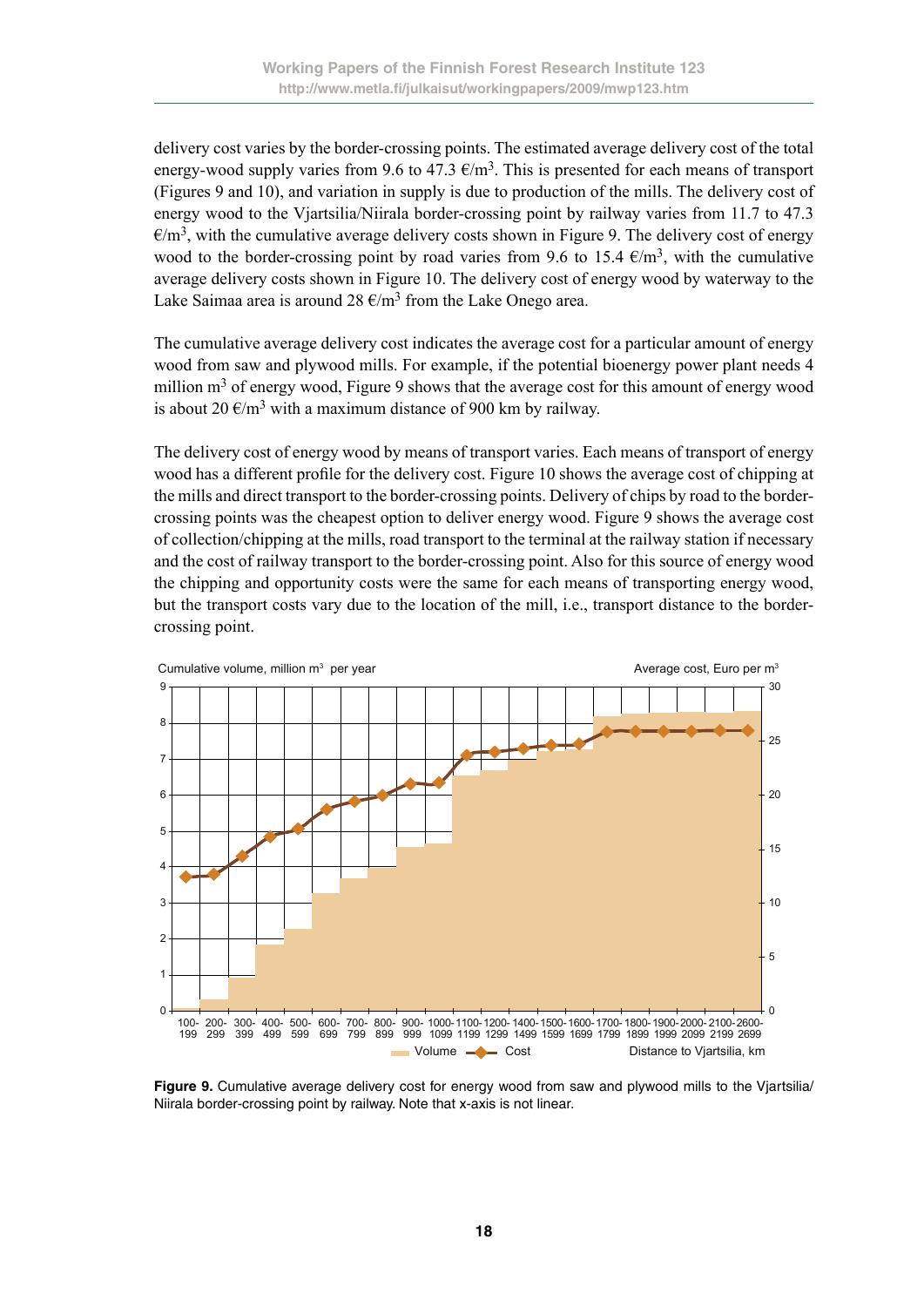

**Figure 10.** Cumulative average delivery cost for energy wood from saw and plywood mills to the bordercrossing point by road. Note that x-axis is not linear.

# **4 Conclusions**

The main purpose of this study was to estimate the availability and delivery cost of energy wood from harvesting and mechanical wood processing in Northwest Russia. A developed model provided a framework for estimating the delivery cost of energy wood available for potential bioenergy plants in Finland, and how the cost of collection/chipping, opportunity costs and transport costs vary. It should be emphasized that we have estimated supply and delivery costs, not prices which are defined at the market, based on supply and demand.

Several assumptions had to be made, mainly due of lack of data, but more detailed studies and analyses could provide better results:

- The annual average transport distance from the cutting area to the terminal at the railway station provided by logging companies and forest districts was used. A better option would be to include company data at stand level for all forests, but in some cases this may not be possible.
- The cost of transporting energy wood is based on data received from a logging company in 2007–2008. Changes in fuel prices and other costs influence the supply and delivery costs.
- The same transport cost per kilometre regardless of the type of road surface was applied. In practice, the cost may vary with road surface.
- Collection and chipping cost. The available data relate to particular systems used in the Republic of Karelia and the Leningrad region. More research is required to ascertain these costs and if these costs can be reduced.
- There is no published data for the opportunity costs associated with sawdust, bark and chips. The data used was very good for the particular regions of interest, as they were based on real local information, but they may not be applicable to other regions, thus region-specific information on the opportunity costs would be necessary.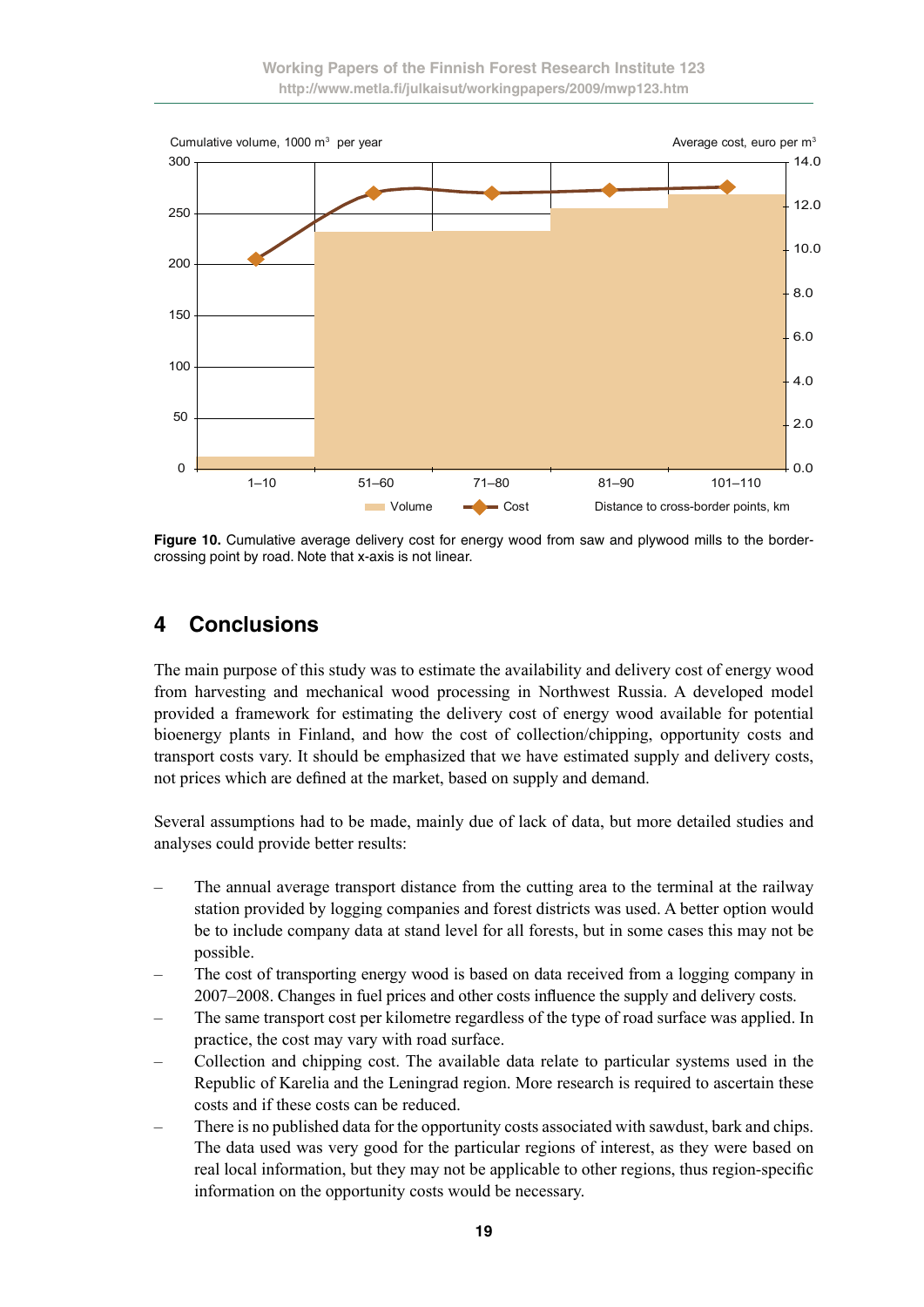The energy-wood supply possibilities and delivery costs for the eight regions of Northwest Russia were assessed. By-products from harvesting and mechanical wood processing were considered for energy production based on actual harvesting, sawmill and plywood production in 2006 and was estimated at 30.7 million  $m<sup>3</sup>$ . Nearly 30.5 million  $m<sup>3</sup>$  of the energy wood could be transported, and the rest of the energy wood was inaccessible due to the lack of a road infrastructure in the Republic of Komi and the Arkhangelsk region. About 70% of the energy wood was from harvesting, i.e., non-industrial roundwood, unused branches and tops, defective wood resulting from logging, spruce stumps removed after final felling, and 30% from sawmills and plywood mills, i.e., chips, sawdust and bark. The delivery cost of energy wood to the potential border-crossing points in Finland was analyzed for three means of transport. The delivery cost of energy wood to the Viartsilia/Niirala border-crossing point by railway varied from 28.9 to 43.5  $\epsilon/m^3$ . The estimated volume was 27.8 million  $m<sup>3</sup>$ , and the maximum distance was 2110 km to the border station. The cheapest option to deliver energy wood to the border-crossing point was by road. The delivery cost of energy wood by road varied from 15.8 to 18.5  $\epsilon/m^3$ . However, the volume was limited to a 200-km belt along the border between Russia and Finland and was 1.6 million  $m<sup>3</sup>$ . The most expensive means to deliver energy wood to the Lake Saimaa area was by waterway. The delivery cost of energy wood by waterway varied from 45.0 to 47.9  $\epsilon/m^3$ . The volume was estimated at 0.8 million  $m<sup>3</sup>$  from remote areas without feasible access to a railway in the Lake Onego area.

Results of this study could/may be used by those who are planning delivery of energy wood from Northwest Russia to Finland. Developed model, however, could/may be applied for planning of energy wood delivery in Russia and also to other export destinations than Finland. This was a preliminary study and more thorough study should be carried out for practical applications.

## **References**

- Arabkin, V. 2003. Жизнь за счет ресурсов [Life at the expense of resources]. Expert Northwest Russia 19 (128). (In Russian). Available at: http://www.expert.ru/printissues/northwest/2003/19/19no-seco2/
- Devyatkin, V. (ed.-in-chief). 1999. Сборник удельных показателей образования отходов производства и потребления [Collection of waste generation indexes in production and consumption]. Мoscow. State Committee of Russian Federation for Environment. 65 p. (In Russian).
- Gerasimov, Y., Goltsev, V., Ilavský, J., Tahvanainen, T. & Karjalainen, T. 2006. Assessment of energy wood resources in the Leningrad region. Working Papers of the Finnish Forest Research Institute 30. 80 p.
- Gerasimov, Y. & Karjalainen, T. 2009. Assessment of energy wood resources in Northwest Russia. Working Papers of the Finnish Forest Research Institute 108. 52 p.
- Gerasimov, Y., Karjalainen, T., Ilavský, J., Tahvanainen, T. & Goltsev, V. 2007. Possibilities for energy wood procurement in north-west Russia: Assessment of energy wood resources in the Leningrad region. Scandinavian Journal of Forest Research 22(6): 559–567.
- Gerasimov, Y., Siounev, V., Chikulaev, P., Pechorin, V., Dyakonov, V., Komkov, V., Sikanen, L. & Karialainen, T. 2005. An analysis of logging companies in the Republic of Karelia. Working Papers of the Finnish Forest Research Institute 16. 39 p.
- Grigoryev, M. 2007. Повышение роли местных топливно-энергетических ресурсов в обеспечении энергетической безопасности Северо-Запада России [Increasing of the role of domestic fuel-energy resources for energy security in Northwest Russia]. Gas Business, July-August 2007: 28–34. (In Russian).
- Ilavský, J., Goltsev, V., Karjalainen, T., Gerasimov, Y. & Tahvanainen, T. 2007. Energy wood potential, supply systems and costs in Tikhvin and Boksitogorsk Districts of the Leningrad Region. Working Papers of the Finnish Forest Research Institute 64. 37 p.